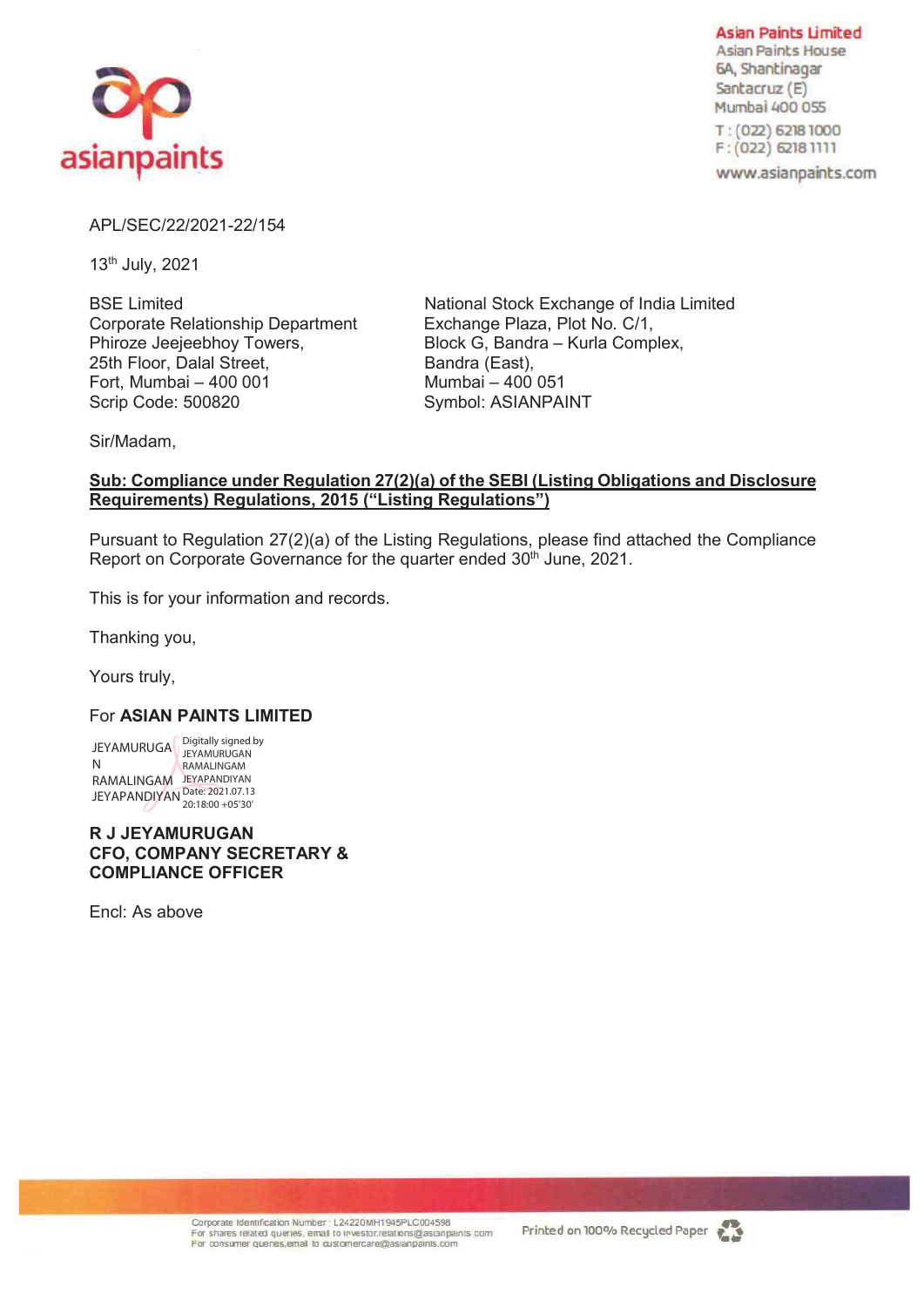**ANNEXURE I**

## **QUARTERLY COMPLIANCE REPORT ON CORPORATE GOVERNANCE**

1. Name of Listed Entity: ASIAN PAINTS LIMITED

2. Quarter ended: 30<sup>th</sup> June, 2021

|                               | I. Composition of Board of Directors |                  |                                                                                                        |                                       |                                                                                                                                                                                |                                                                     |                             |              |                         |                                                                     |                                                                                                                       |                                                                                                                              |                                                                                                                                                                |
|-------------------------------|--------------------------------------|------------------|--------------------------------------------------------------------------------------------------------|---------------------------------------|--------------------------------------------------------------------------------------------------------------------------------------------------------------------------------|---------------------------------------------------------------------|-----------------------------|--------------|-------------------------|---------------------------------------------------------------------|-----------------------------------------------------------------------------------------------------------------------|------------------------------------------------------------------------------------------------------------------------------|----------------------------------------------------------------------------------------------------------------------------------------------------------------|
| <b>Title</b><br>(Mr.)<br>Ms.) | Name of the<br><b>Director</b>       | <b>DIN</b>       | <b>Category</b><br>(Chairperson<br>/Executive/<br>Non-<br>Executive/<br>independent<br>/ Nominee)      | Initial<br>Date of<br>Appointm<br>ent | Whether<br><b>Special</b><br>Resolutio<br>n passes<br>under<br>Regulati<br>on<br>$17(1A)$ of<br>the SEBI<br>Listing<br>Regulati<br>ons? if<br>yes, then<br>date of<br>passing. | Date of<br>Re-<br>appoint<br>ment/<br>retireme<br>nt by<br>rotation | Date of<br><b>Cessation</b> | Tenure*      | Date of<br><b>Birth</b> | No. of<br>hip in<br>listed<br>entities<br>this<br>listed<br>entity# | No of<br>Directorship in Audit/<br>in listed<br>entities<br>including including<br>this listed<br>entity <sup>#</sup> | Number of<br>Stakeholders Stakeholders<br>Relationship<br><b>Committee</b><br>including this held in listed<br>listed entity | No of post of<br>directors Independent memberships Chairperson in<br>Audit/<br>Relationship<br><b>Committee</b><br>entities<br>including this<br>listed entity |
| Mr.                           | Deepak<br>Satwalekar                 | DIN: 00009627    | Chairperson<br>Non-<br>Executive-<br>Independent<br>$\mathsf{Directory}^\text{\textcircled{\tiny{R}}}$ | $30 - 05 -$<br>2000                   |                                                                                                                                                                                | $01 - 04 -$<br>2019                                                 |                             | 84<br>months | $14 - 11 -$<br>1948     | lз.                                                                 | lЗ                                                                                                                    | lл                                                                                                                           | l1                                                                                                                                                             |
| Mr.                           | Manish<br>Choksi                     | DIN:<br>00026496 | Vice-<br>Chairperson-<br>Non-<br>Executive<br>Director                                                 | $22 - 10 -$<br>2018                   | <b>NA</b>                                                                                                                                                                      | 05-08-<br>2020                                                      |                             |              | 12-09-<br>1967          |                                                                     | n.                                                                                                                    | b                                                                                                                            | h                                                                                                                                                              |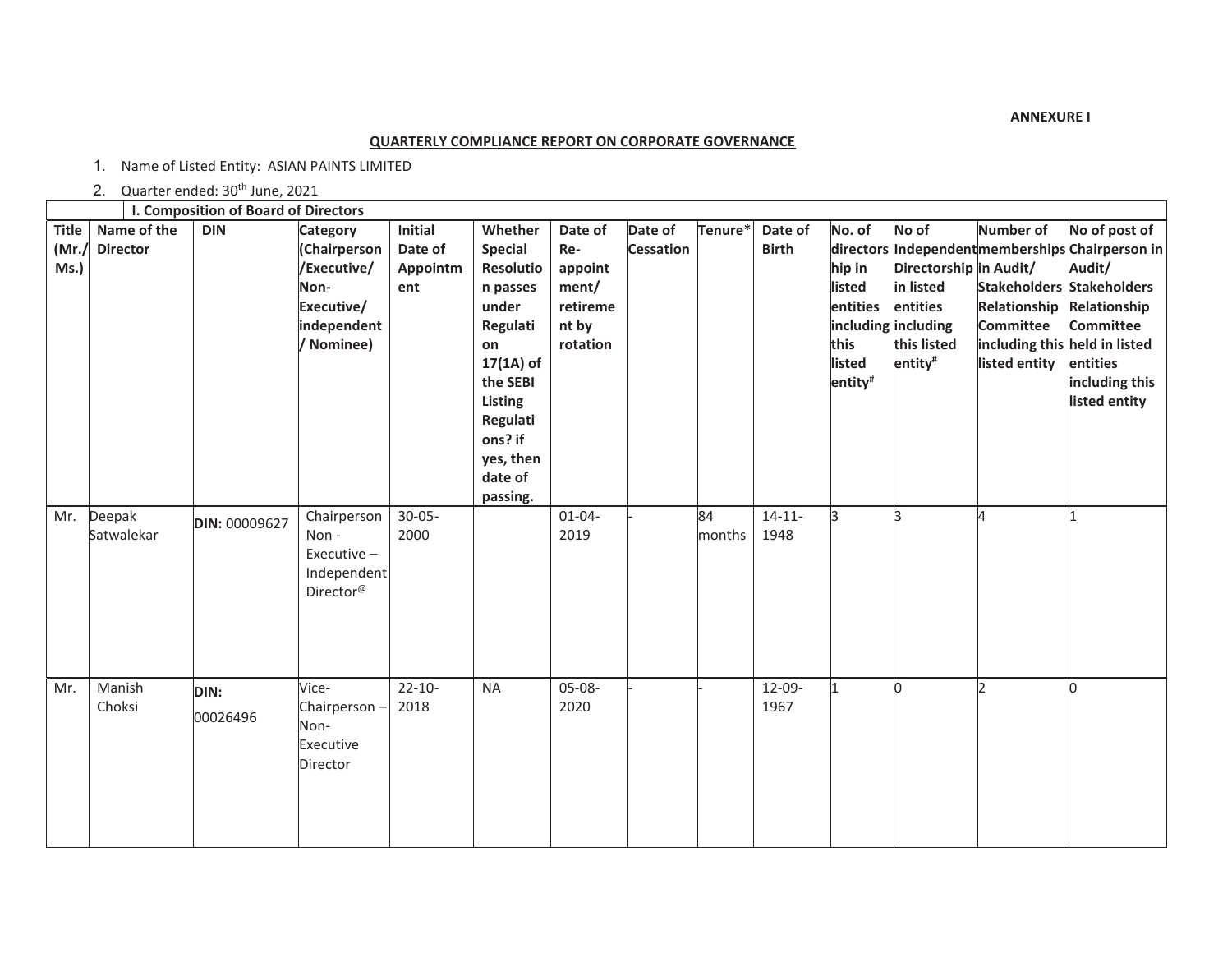| <b>Title</b><br>(Mr.)<br>Ms. | Name of the<br><b>Director</b> | <b>DIN</b>              | <b>Category</b><br>(Chairperson<br>/Executive/<br>Non-<br>Executive/<br>independent<br>/ Nominee) | Initial Date o<br>Appointmer    |            | Date of Re-<br>appointm<br>ent /<br>retiremen<br>t by<br>rotation | Date of<br>Cessati<br>on | Tenur<br>$e^*$           | Date of Birt No. of | hip in<br>listed<br>entities<br>this<br>listed<br>entity <sup>#</sup> | No of<br>Directorship in Audit/<br>in listed<br>entities<br>including including<br>this listed<br>entity <sup>#</sup> | <b>Number of</b><br>directors Independent memberships<br><b>Stakeholder</b><br>Committee(s)<br>including this<br>listed entity | No of post<br>of<br>Chairperson<br>in Audit/<br><b>Stakeholder</b><br>Committee<br>held in<br>listed<br>entities<br>including<br>this listed<br>entity |
|------------------------------|--------------------------------|-------------------------|---------------------------------------------------------------------------------------------------|---------------------------------|------------|-------------------------------------------------------------------|--------------------------|--------------------------|---------------------|-----------------------------------------------------------------------|-----------------------------------------------------------------------------------------------------------------------|--------------------------------------------------------------------------------------------------------------------------------|--------------------------------------------------------------------------------------------------------------------------------------------------------|
| Mr.                          | Ashwin Dani                    | DIN:<br>00009126        | Non-<br>Executive<br>Director                                                                     | 01-04-2009 <sup>&amp;</sup> Yes | 05-08-2020 | 05-08-2020                                                        | $\overline{\phantom{a}}$ | $\overline{\phantom{a}}$ | 24-10-1942          | $\overline{2}$                                                        | $\Omega$                                                                                                              | $\overline{2}$                                                                                                                 | $\mathbf{1}$                                                                                                                                           |
|                              | Mr. Abhay Vakil                | <b>DIN:</b><br>00009151 | Non-<br>Executive<br>Director                                                                     | 22-07-2014 <sup>&amp;</sup> NA  |            | 29-06-2021                                                        |                          | $\overline{\phantom{a}}$ | 29-10-1950          | $\mathbf{1}$                                                          | $\mathbf 0$                                                                                                           | $\overline{2}$                                                                                                                 | $\mathbf{1}$                                                                                                                                           |
| Mr.                          | Amit Syngle                    | DIN:<br>07232566        | Executive<br>Director -<br>Managing<br>Director &<br>CEO                                          | 01-04-2020                      | <b>NA</b>  |                                                                   |                          | $\frac{1}{2}$            | 13-06-1966          | $\mathbf{1}$                                                          | $\Omega$                                                                                                              | $\mathbf{1}$                                                                                                                   | 0                                                                                                                                                      |
| Mr.                          | Malav Dani                     | DIN:<br>01184336        | Non-<br>Executive<br>Director                                                                     | 21-10-2013                      |            | 27-06-2019                                                        |                          | $\overline{a}$           | 26-11-1975          | $\overline{2}$                                                        | 0                                                                                                                     | $\mathbf{1}$                                                                                                                   | 0                                                                                                                                                      |
| Ms.                          | Amrita Vakil                   | DIN:<br>00170725        | Non-<br>Executive<br>Director                                                                     | 14-05-2014                      |            | 05-08-2020                                                        |                          | $\blacksquare$           | 04-08-1980          | $\overline{2}$                                                        | $\mathbf 0$                                                                                                           | $\mathbf{1}$                                                                                                                   | $\mathbf 0$                                                                                                                                            |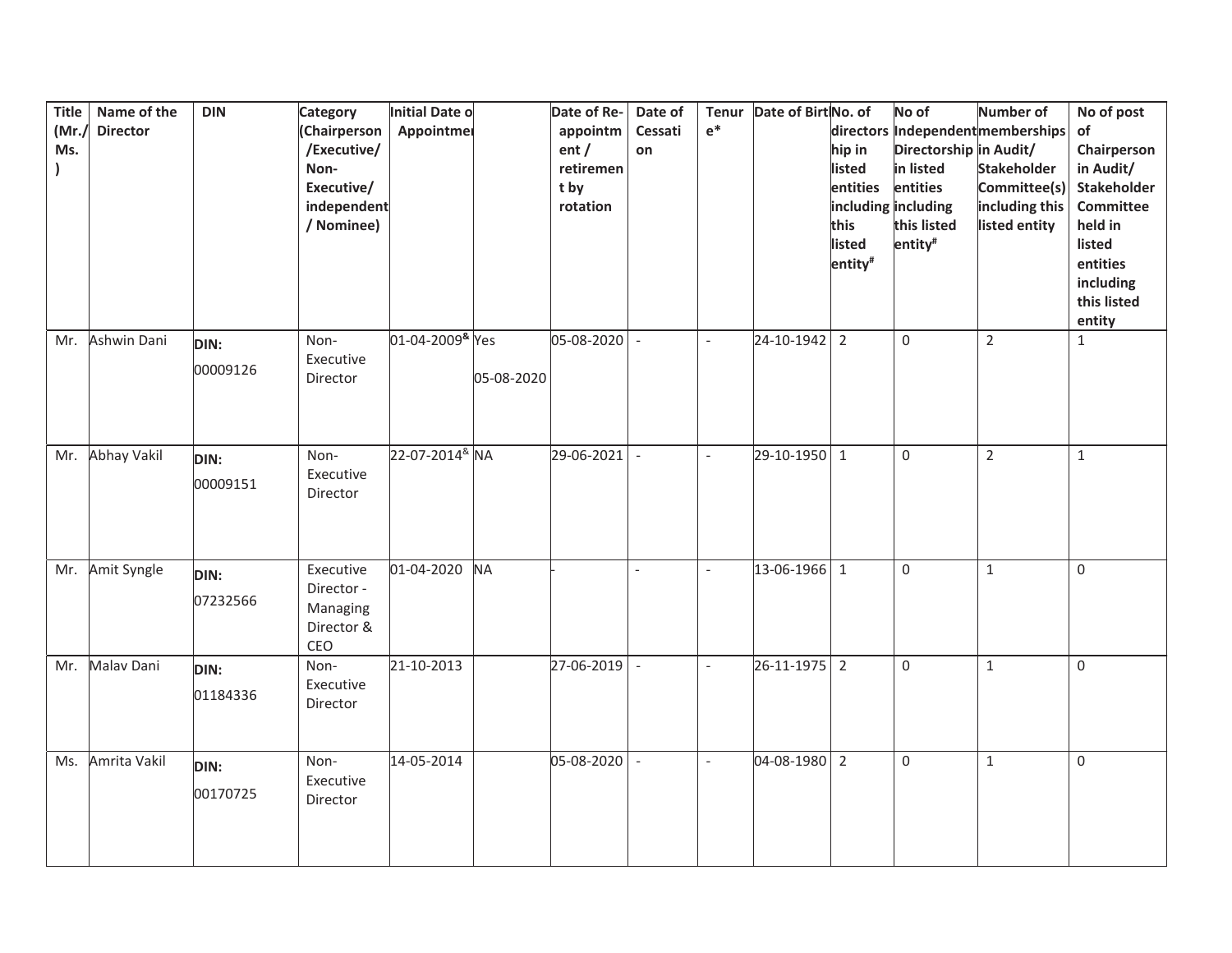| Ms. | Title Name of the<br>(Mr./Director | <b>DIN</b>           | <b>Category</b><br>(Chairperson<br>/Executive/<br>Non-<br>Executive/<br>independe<br>nt/<br>Nominee) | Initial Date<br>of<br>Appointme<br>nt |                   | Date of Re-<br>appointme<br>nt/<br>retirement<br>by rotation | Date of<br>Cessati<br>on | Tenur<br>$e^*$ | Date of Birt No. of | directors<br>hip in<br>listed<br>entities<br>this<br>listed<br>entity <sup>#</sup> | No of<br>Directorship in Audit/<br>in listed<br>entities<br>including including<br>this listed<br>entity <sup>#</sup> | <b>Number of</b><br>Independentmemberships<br><b>Stakeholder</b><br>Committee(s)<br>including this<br>listed entity | No of post<br>of<br>Chairperson<br>in Audit/<br><b>Stakeholder</b><br>Committee<br>held in<br>listed<br>entities<br>including<br>this listed<br>entity |
|-----|------------------------------------|----------------------|------------------------------------------------------------------------------------------------------|---------------------------------------|-------------------|--------------------------------------------------------------|--------------------------|----------------|---------------------|------------------------------------------------------------------------------------|-----------------------------------------------------------------------------------------------------------------------|---------------------------------------------------------------------------------------------------------------------|--------------------------------------------------------------------------------------------------------------------------------------------------------|
| Mr. | Jigish Choksi                      | DIN:<br>08093304     | Non-<br>Executive<br>Director                                                                        | 01-04-2019                            |                   | 29-06-2021                                                   | $\overline{a}$           | $\overline{a}$ | 11-12-1980          | $\mathbf{1}$                                                                       | $\Omega$                                                                                                              | $\mathbf{1}$                                                                                                        | 0                                                                                                                                                      |
| Mr. | S. Sivaram                         | <b>DIN: 00009900</b> | Non-<br>Executive-<br>Independent<br>Director                                                        | 07-04-2001                            |                   | 01-04-2019                                                   |                          | 84<br>months   | 04-11-1946          | 5                                                                                  | 5                                                                                                                     | $\overline{2}$                                                                                                      | $\overline{2}$                                                                                                                                         |
| Mr. | M. K. Sharma                       | DIN: 00327684        | Non-<br>Executive-<br>Independent<br>Director                                                        | 25-10-2012                            |                   | 01-04-2019                                                   |                          | 84<br>months   | 04-05-1947          | 5                                                                                  | 4                                                                                                                     | 8                                                                                                                   | 5                                                                                                                                                      |
|     | Mrs. Vibha Paul<br>Rishi           | DIN: 05180796        | Non-<br>Executive-<br>Independent<br>Director                                                        | 14-05-2014                            |                   | 01-04-2019                                                   | $\overline{a}$           | 84<br>months   | 19-06-1960          | 5                                                                                  | 5                                                                                                                     | 8                                                                                                                   | $\overline{2}$                                                                                                                                         |
| Mr. | R Seshasayee                       | DIN: 00047985        | Non-<br>Executive $-$<br>Independent<br>Director                                                     | 23-01-2017                            | Yes<br>29-06-2021 | 27-06-2017                                                   | $\bar{\phantom{a}}$      | 53<br>months   | 01-06-1948          | $\mathbf{1}$                                                                       | $\mathbf{1}$                                                                                                          | 3                                                                                                                   | $\mathbf{1}$                                                                                                                                           |
| Mr. | Suresh<br>Narayanan                | DIN: 07246738        | Non-<br>Executive-<br>Independent<br>Director                                                        | 01-04-2019                            |                   |                                                              | $\overline{a}$           | 27<br>months   | 19-03-1960          | $\overline{2}$                                                                     | $\mathbf{1}$                                                                                                          | $\mathbf 0$                                                                                                         | 0                                                                                                                                                      |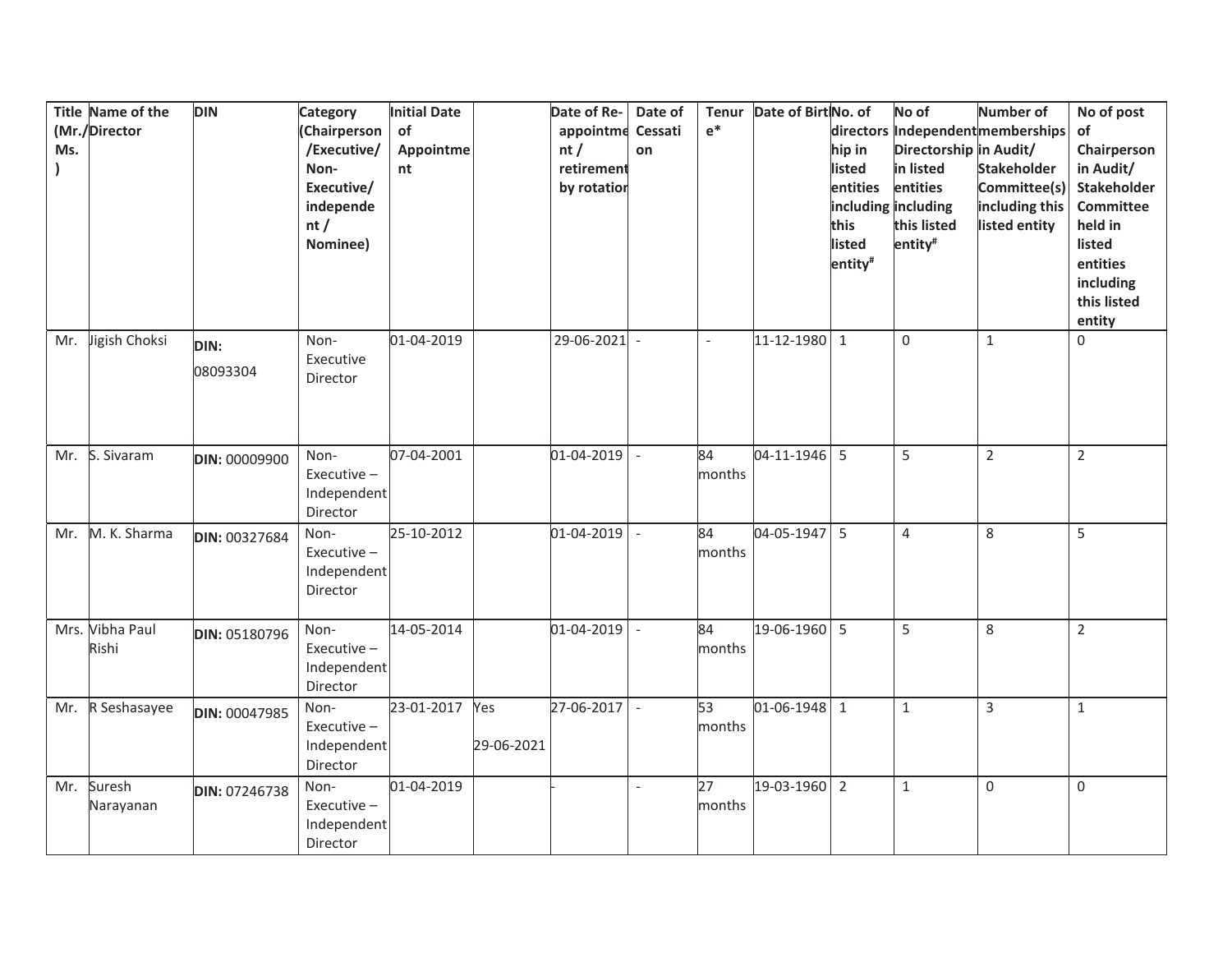| Mrs. Pallavi Shroff | <b>DIN: 00013580</b>                                           | Non-        | 01-04-2019 |  |  |  |        | 22-04-1956 4 |  |  |  |
|---------------------|----------------------------------------------------------------|-------------|------------|--|--|--|--------|--------------|--|--|--|
|                     |                                                                | Executive – |            |  |  |  | months |              |  |  |  |
|                     |                                                                | Independent |            |  |  |  |        |              |  |  |  |
|                     |                                                                | Director    |            |  |  |  |        |              |  |  |  |
|                     | Whether Regular chairperson appointed: Yes                     |             |            |  |  |  |        |              |  |  |  |
|                     | Whether Chairperson is related to Managing Director or CEO: No |             |            |  |  |  |        |              |  |  |  |

@Mr. Deepak Satwalekar was appointed as Chairman of the Company with effect from 29<sup>th</sup> June, 2021. Mr. Ashwin Dani shall continue to be a Non-Executive Director on the Board of the Company.

Mr. Manish Choksi is the Vice-Chairman of the Company.

& Date of appointment in the current designation is considered.

\*Tenure is the total period for which Independent Directors have been serving on the Board of the Company from the year of their appointment after the year 2014, in accordance with the provisions of Companies Act, 2013.

# The number of Directorships are based on the disclosures received by the Company from the Directors from time to time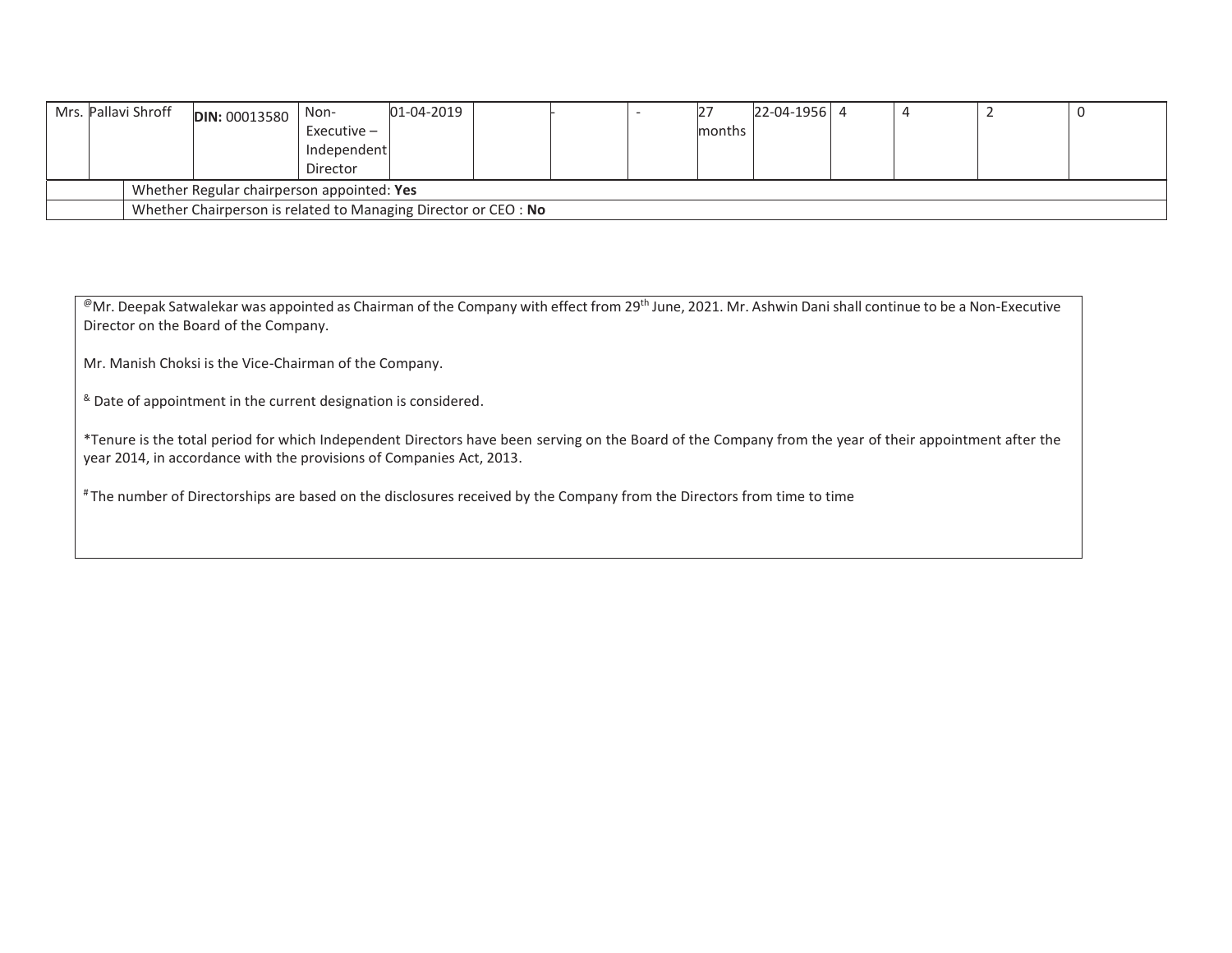| <b>II. Composition of Committees</b>   |                                                    |                                     |                                                                                          |                                                                                              |                          |
|----------------------------------------|----------------------------------------------------|-------------------------------------|------------------------------------------------------------------------------------------|----------------------------------------------------------------------------------------------|--------------------------|
| <b>Name of Committee</b>               | <b>Whether Regular</b><br>chairperson<br>appointed | <b>Name of Committee</b><br>members | Category<br>(Chairperson/Executiv<br>e/Non-<br><b>Executive/independe</b><br>nt/Nominee) | <b>Date of Appointment</b>                                                                   | <b>Date of Cessation</b> |
| Audit Committee                        | Yes                                                | Mr. M. K. Sharma                    | Chairperson - Non-<br>Executive<br>Independent Director                                  | March 28, 2013<br>(appointed as member)<br>January 23, 2017<br>(appointed as<br>Chairperson) | $\overline{\phantom{a}}$ |
|                                        |                                                    | Mr. R Seshasayee                    | Non-Executive-<br>Independent Director                                                   | January 23, 2017                                                                             | $\overline{a}$           |
|                                        |                                                    | Mr. Abhay Vakil                     | Non-Executive<br><b>Director</b>                                                         | October 22, 2014                                                                             | $\overline{a}$           |
|                                        |                                                    | Mr. Deepak<br>Satwalekar            | Non-Executive-<br>Independent Director                                                   | September 7, 2020                                                                            |                          |
|                                        |                                                    |                                     |                                                                                          |                                                                                              |                          |
| Nomination & Remuneration<br>Committee | Yes                                                | Mr. Suresh Narayanan                | Chairperson-Non-<br>Executive-<br>Independent Director                                   | September 7, 2020                                                                            |                          |
|                                        |                                                    | Mr. Manish Choksi                   | Non-Executive<br>Director                                                                | April 1, 2019                                                                                | $\overline{a}$           |
|                                        |                                                    | Mr. M.K. Sharma                     | Non-Executive-<br>Independent Director                                                   | April 24, 2014                                                                               |                          |
|                                        |                                                    |                                     |                                                                                          |                                                                                              |                          |
| Stakeholders Relationship<br>Committee | Yes                                                | Mr. R. Seshasayee                   | April 1, 2019<br>Chairperson - Non-<br>Executive-<br>Independent Director                |                                                                                              |                          |
|                                        |                                                    | Mr. Amit Syngle                     | <b>Executive Director -</b><br>Managing Director &<br>CEO                                | April 1, 2020                                                                                | $\equiv$                 |
|                                        |                                                    | Mr. Jigish Choksi                   | Non-Executive<br>Director                                                                | April 1, 2019                                                                                | $\overline{a}$           |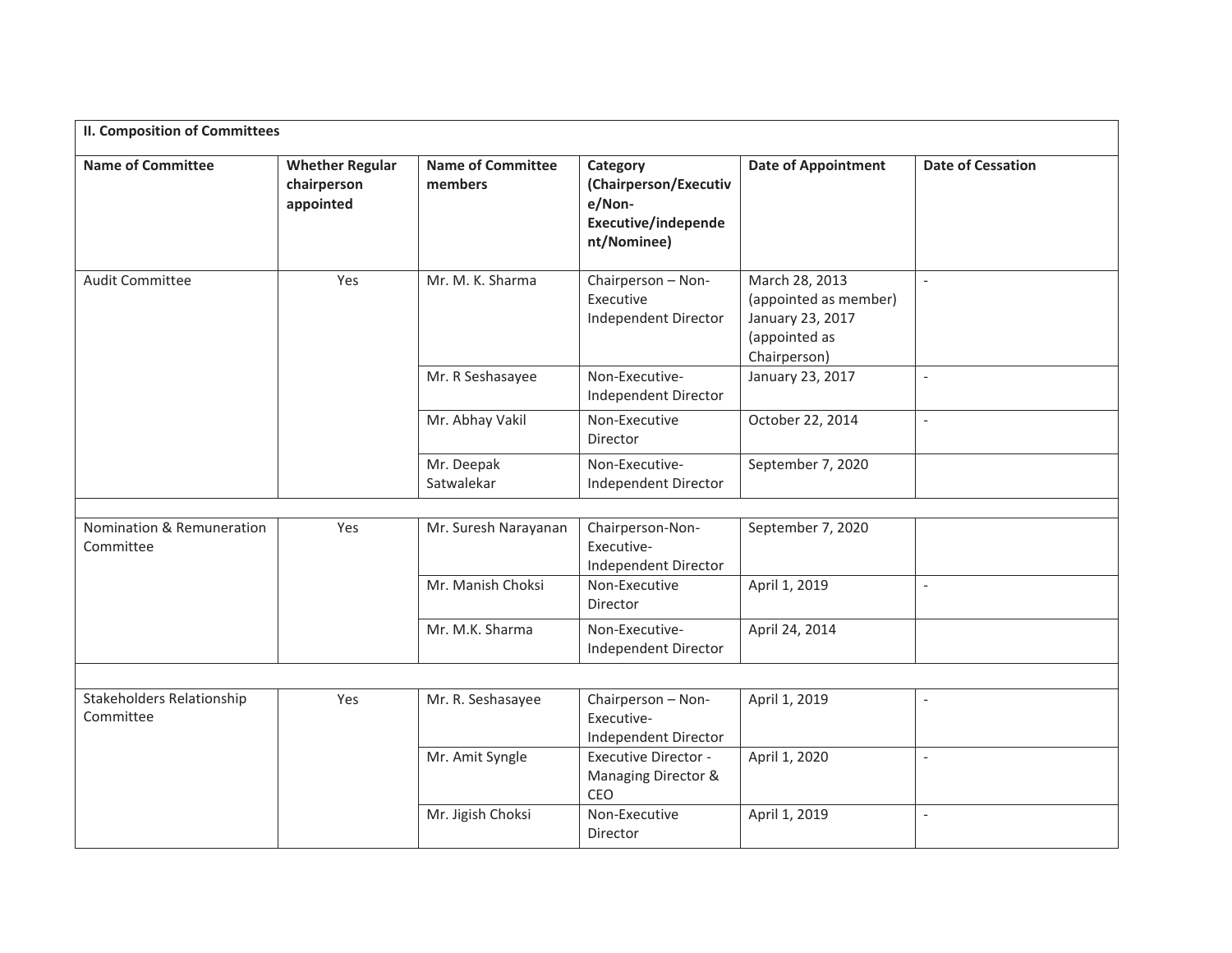|                                                     |     | Ms. Amrita Vakil         | Non-Executive<br>Director                                 | October 22, 2014                                                                            |                          |
|-----------------------------------------------------|-----|--------------------------|-----------------------------------------------------------|---------------------------------------------------------------------------------------------|--------------------------|
|                                                     |     |                          |                                                           |                                                                                             |                          |
| <b>Risk Management</b><br>Committee                 | Yes | Dr. S. Sivaram           | Chairperson - Non-<br>Executive-<br>Independent Director  | October 22, 2014<br>(appointed as member)<br>April 1, 2019<br>(appointed as<br>Chairperson) |                          |
|                                                     |     | Mrs. Pallavi Shroff      | Non-Executive-<br>Independent Director                    | April 1, 2019                                                                               |                          |
|                                                     |     | Mr. Amit Syngle          | <b>Executive Director -</b><br>Managing Director &<br>CEO | October 22, 2014                                                                            |                          |
|                                                     |     | Mrs. Vibha Paul Rishi    | Non-Executive-<br>Independent Director                    | September 7, 2020                                                                           |                          |
|                                                     |     | Mr. P Sriram             | Chief Internal Auditor                                    | January 22, 2020                                                                            | $\overline{\phantom{a}}$ |
|                                                     |     |                          |                                                           |                                                                                             |                          |
| Corporate Social<br><b>Responsibility Committee</b> | Yes | Mr. Malav Dani           | Chairperson - Non -<br><b>Executive Director</b>          | January 20, 2014                                                                            |                          |
|                                                     |     | Mrs. Vibha Paul Rishi    | Non-Executive-<br>Independent Director                    | May 18, 2015                                                                                |                          |
|                                                     |     | Ms. Amrita Vakil         | Non-Executive<br>Director                                 | April 1, 2019                                                                               | $\overline{a}$           |
|                                                     |     | Mr. Amit Syngle          | <b>Executive Director -</b><br>Managing Director &<br>CEO | April 1, 2020                                                                               |                          |
|                                                     |     | Mr. Deepak<br>Satwalekar | Non-Executive-<br>Independent Director                    | September 7, 2020                                                                           |                          |
|                                                     |     |                          |                                                           |                                                                                             |                          |
| Shareholders Committee                              | Yes | Mr. Abhay Vakil          | Chairperson - Non-<br><b>Executive Director</b>           | October 22, 2014                                                                            |                          |
|                                                     |     | Mr. Ashwin Dani          | Non-Executive<br>Director                                 | October 25, 2012                                                                            |                          |
|                                                     |     | Mr. Manish Choksi        | Non-Executive<br>Director                                 | April 1, 2019                                                                               | $\overline{\phantom{a}}$ |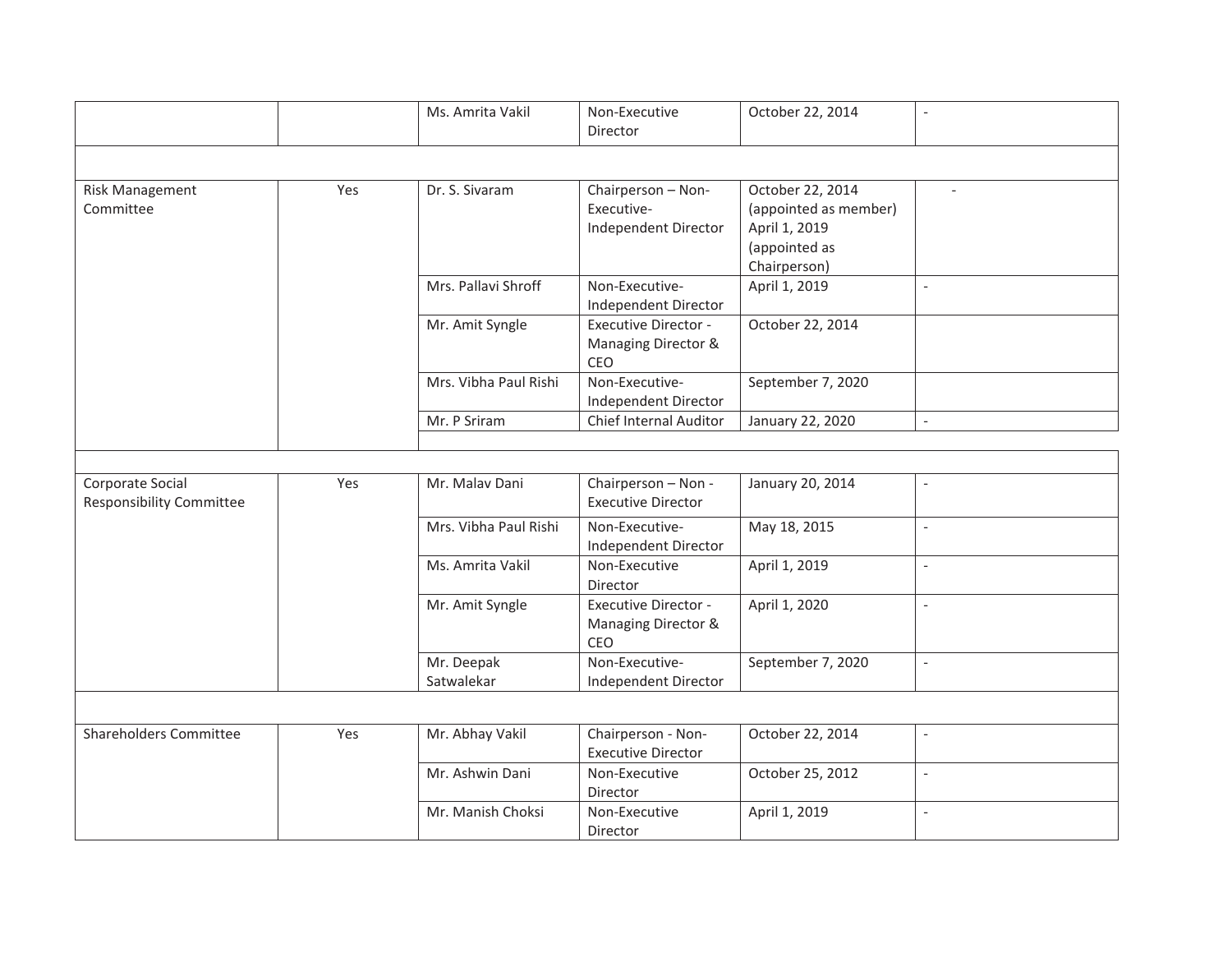|                                                        |                                       | Mr. Amit Syngle                              | Executive Director -<br>Managing Director &<br>CEO        | April 1, 2020                                      |                                                     |
|--------------------------------------------------------|---------------------------------------|----------------------------------------------|-----------------------------------------------------------|----------------------------------------------------|-----------------------------------------------------|
|                                                        |                                       | Mr. R J Jeyamurugan                          | CFO & Company<br>Secretary                                | November 27, 2019                                  |                                                     |
|                                                        |                                       |                                              |                                                           |                                                    |                                                     |
| <b>Investment Committee</b>                            | Yes                                   | Mr. R Seshasayee                             | Chairperson-<br>Independent Director                      | September 7, 2020                                  |                                                     |
|                                                        |                                       | Mr. Deepak<br>Satwalekar                     | Non-Executive-<br>Independent Director                    | September 7, 2020                                  | $\overline{a}$                                      |
|                                                        |                                       | Mr. Suresh Narayanan                         | Non-Executive-<br>Independent Director                    | September 7, 2020                                  | $\frac{1}{2}$                                       |
|                                                        |                                       | Mr. Manish Choksi                            | Non-Executive<br>Director                                 | September 7, 2020                                  | $\overline{a}$                                      |
|                                                        |                                       | Mr. Abhay Vakil                              | Non-Executive<br>Director                                 | September 7, 2020                                  | $\frac{1}{2}$                                       |
|                                                        |                                       | Mr. Malay Dani                               | Non-Executive<br>Director                                 | September 7, 2020                                  |                                                     |
|                                                        |                                       | Mr. Amit Syngle                              | <b>Executive Director -</b><br>Managing Director &<br>CEO | September 7, 2020                                  |                                                     |
|                                                        |                                       |                                              |                                                           |                                                    |                                                     |
| II. Meeting of Board of Directors                      |                                       |                                              |                                                           |                                                    |                                                     |
| Date(s) of Meeting (if<br>any) in the previous quarter | Date(s) of Meeting<br>(if any) in the | <b>Whether requirement</b><br>of Quorum met* | <b>Number of Directors</b>                                | <b>Number of independent</b><br>directors present* | Maximum gap between any<br>two consecutive meetings |
|                                                        | relevant quarter                      | Yes / No                                     | present*                                                  |                                                    | (in number of days)                                 |
| 21st January, 2021                                     |                                       |                                              |                                                           |                                                    | <b>NA</b>                                           |
| 12th February, 2021                                    |                                       |                                              |                                                           |                                                    | <b>NA</b>                                           |
| 30 <sup>th</sup> March, 2021                           |                                       |                                              |                                                           |                                                    | <b>NA</b>                                           |
|                                                        | 12th May, 2021                        | Yes                                          | 14                                                        | $\overline{7}$                                     | 42                                                  |
|                                                        | 22 <sup>nd</sup> June, 2021           | Yes                                          | 13                                                        | 6                                                  | 40                                                  |
|                                                        |                                       |                                              |                                                           |                                                    |                                                     |
| IV. Meetings of Committees                             |                                       |                                              |                                                           |                                                    |                                                     |
| Date(s) of meeting of the                              | Whether                               | <b>Number of Directors</b>                   | <b>Number of</b>                                          | Date(s) of meeting of                              | Maximum gap between any                             |
| Audit committee in the                                 | requirement of                        | present*                                     | independent directors                                     | the Audit committee in                             | two consecutive                                     |
| relevant quarter                                       | <b>Quorum met</b>                     |                                              | present*                                                  | the previous quarter                               | meetings in number of days                          |
|                                                        | (details)*                            |                                              |                                                           |                                                    |                                                     |
|                                                        | Yes / No                              |                                              |                                                           |                                                    |                                                     |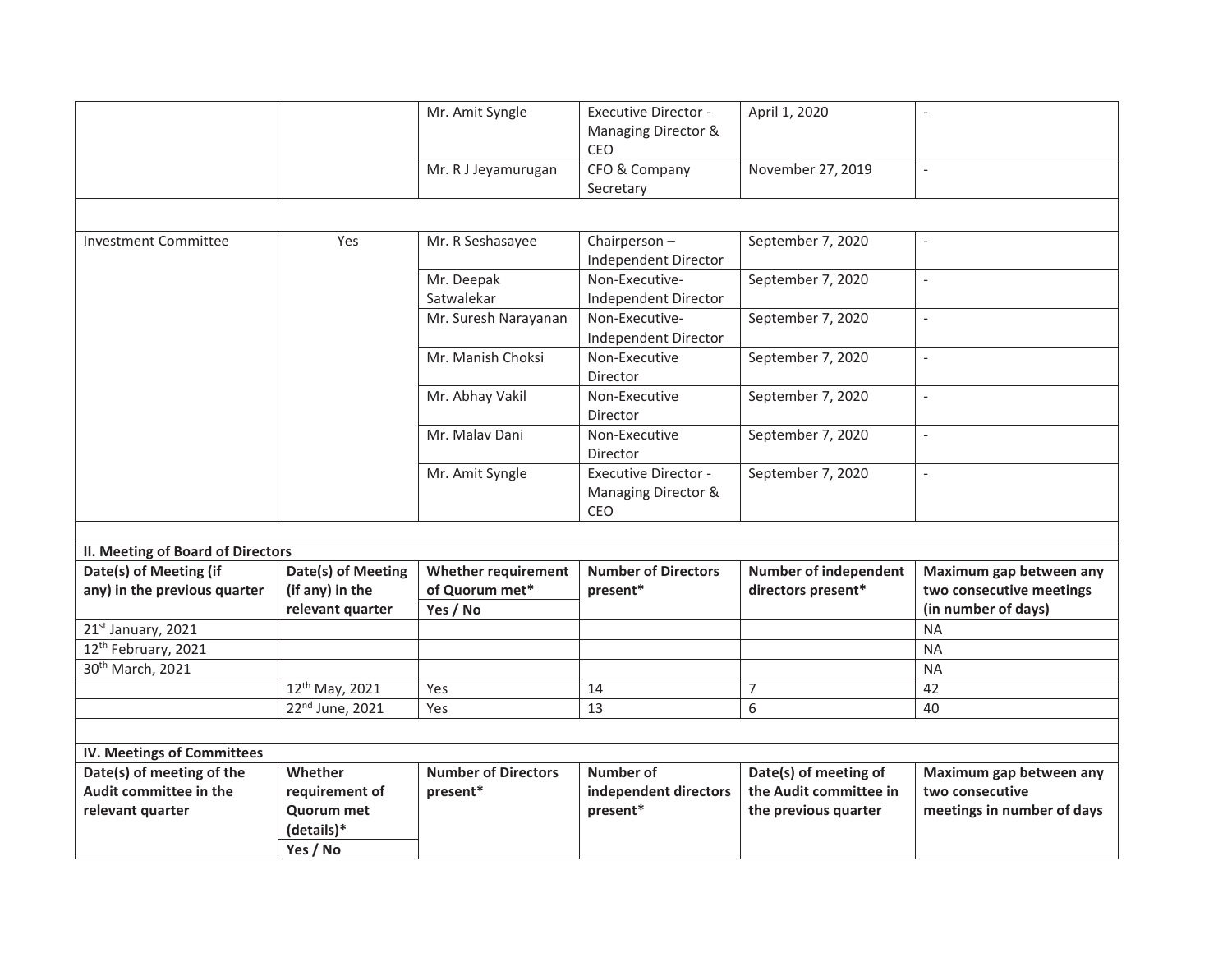|                                      |                            |                            |                              |                          | 20th January, 2021              | <b>NA</b>                  |  |
|--------------------------------------|----------------------------|----------------------------|------------------------------|--------------------------|---------------------------------|----------------------------|--|
|                                      |                            |                            |                              |                          | 21st January, 2021              | <b>NA</b>                  |  |
|                                      |                            |                            |                              |                          | 29th March, 2021                | <b>NA</b>                  |  |
| 11 <sup>th</sup> May, 2021           | Yes                        | $\overline{4}$             | 3                            |                          |                                 | 42                         |  |
| 12 <sup>th</sup> May, 2021           | Yes                        | $\overline{4}$             | 3                            |                          |                                 | 0                          |  |
|                                      |                            |                            |                              |                          |                                 |                            |  |
| Date(s) of meeting of the            | Whether                    | <b>Number of Directors</b> | Number of                    |                          | Date(s) of meeting of           | Maximum gap between any    |  |
| <b>Risk Management</b>               | requirement of             | present*                   | independent directors        |                          | the Risk Management             | two consecutive            |  |
| <b>Committee in the relevant</b>     | <b>Quorum met</b>          |                            | present*                     |                          | <b>Committee in the</b>         | meetings in number of days |  |
| quarter                              | (details)*                 |                            |                              |                          | previous quarter                |                            |  |
|                                      | Yes / No                   |                            |                              |                          |                                 |                            |  |
| $\overline{\phantom{a}}$             |                            | $\sim$                     | $\sim$                       |                          | 15 <sup>th</sup> February, 2021 | <b>NA</b>                  |  |
|                                      |                            |                            |                              |                          |                                 |                            |  |
| Date(s) of meeting of the            | Whether                    | <b>Number of Directors</b> | Number of                    |                          | Date(s) of meeting of           | Maximum gap between any    |  |
| <b>Nomination &amp; Remuneration</b> | requirement of             | present*                   | independent directors        |                          | the Nomination &                | two consecutive            |  |
| Committee in the relevant            | <b>Quorum met</b>          |                            | present*                     |                          | <b>Remuneration</b>             | meetings in number of days |  |
| quarter                              | (details)*                 |                            |                              |                          | <b>Committee in the</b>         |                            |  |
|                                      | Yes/No                     |                            |                              |                          | previous quarter                |                            |  |
|                                      |                            |                            |                              |                          | 14th January, 2021              | <b>NA</b>                  |  |
|                                      |                            |                            |                              |                          | 9 <sup>th</sup> March, 2021     | <b>NA</b>                  |  |
| 27 <sup>th</sup> April, 2021         | Yes                        | 3                          | $\overline{2}$               |                          |                                 | 48                         |  |
| 10th May, 2021                       | Yes                        | 3                          | $\overline{2}$               | $\overline{\phantom{a}}$ |                                 | 12                         |  |
| 18 <sup>th</sup> June, 2021          | Yes                        | 3                          | $\overline{2}$               | $\overline{\phantom{a}}$ |                                 | 38                         |  |
|                                      |                            |                            |                              |                          |                                 |                            |  |
| Date(s) of meeting of                | <b>Whether requirement</b> | <b>Number of Directors</b> | <b>Number of independent</b> |                          | Date(s) of meeting of           | Maximum gap between        |  |
| the Stakeholder                      | <b>of</b>                  | present *                  | directors present*           |                          | the Stakeholder                 | any two consecutive        |  |
| <b>Relationship Committee</b>        | Quorum met (details)*      |                            |                              |                          | <b>Relationship Committee</b>   | meetings in number of      |  |
| in the relevant quarter              |                            |                            |                              |                          | in the previous quarter         | days                       |  |
|                                      | Yes/No                     |                            |                              |                          |                                 |                            |  |
|                                      |                            |                            |                              |                          |                                 |                            |  |
|                                      | $\overline{a}$             | $\overline{\phantom{a}}$   | $\blacksquare$               |                          | 29th March, 2021                | <b>NA</b>                  |  |
|                                      |                            |                            |                              |                          |                                 |                            |  |
| Date(s) of meeting of                | <b>Whether requirement</b> | <b>Number of Directors</b> | <b>Number of independent</b> |                          | Date(s) of meeting of           | Maximum gap between        |  |
| the Corporate Social                 | of                         | present *                  | directors present*           |                          | the Corporate Social            | any two consecutive        |  |
| <b>Responsibility</b>                | Quorum met (details)*      |                            |                              |                          | <b>Responsibility</b>           | meetings in number of      |  |
|                                      |                            |                            |                              |                          |                                 | days                       |  |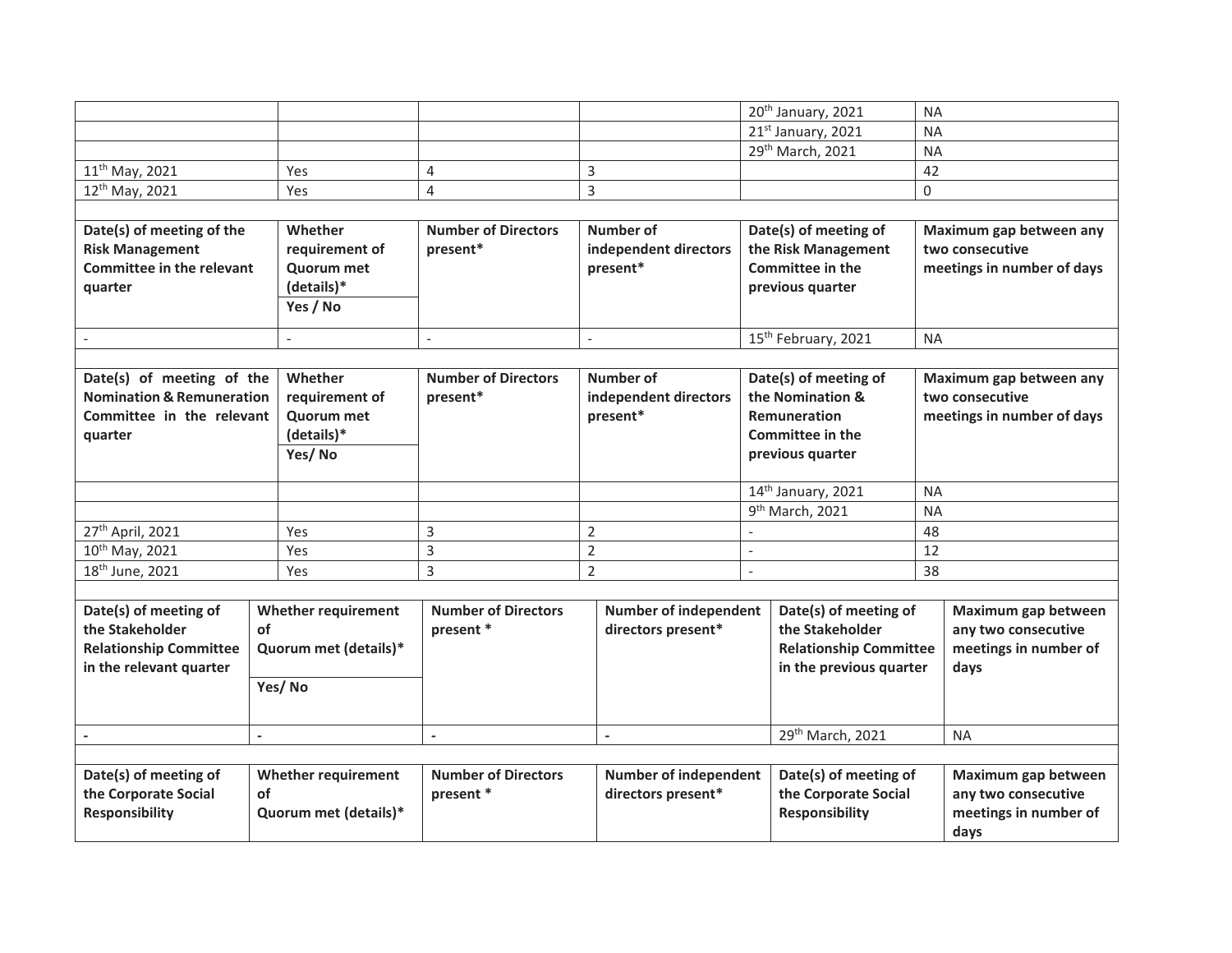|                                                                                                                                                                                                                       |                                                                                                                                                   |                                                                                                                                                                           | previous quarter                                   |                                                                                                                                                                                                                                                                                                                                                                                                          |  |  |  |  |  |
|-----------------------------------------------------------------------------------------------------------------------------------------------------------------------------------------------------------------------|---------------------------------------------------------------------------------------------------------------------------------------------------|---------------------------------------------------------------------------------------------------------------------------------------------------------------------------|----------------------------------------------------|----------------------------------------------------------------------------------------------------------------------------------------------------------------------------------------------------------------------------------------------------------------------------------------------------------------------------------------------------------------------------------------------------------|--|--|--|--|--|
|                                                                                                                                                                                                                       |                                                                                                                                                   |                                                                                                                                                                           | 15 <sup>th</sup> January, 2021                     | <b>NA</b>                                                                                                                                                                                                                                                                                                                                                                                                |  |  |  |  |  |
|                                                                                                                                                                                                                       | $\overline{a}$                                                                                                                                    | $\overline{a}$                                                                                                                                                            | 26th March, 2021                                   | <b>NA</b>                                                                                                                                                                                                                                                                                                                                                                                                |  |  |  |  |  |
|                                                                                                                                                                                                                       |                                                                                                                                                   |                                                                                                                                                                           |                                                    |                                                                                                                                                                                                                                                                                                                                                                                                          |  |  |  |  |  |
| <b>Whether requirement</b>                                                                                                                                                                                            |                                                                                                                                                   |                                                                                                                                                                           |                                                    | Maximum gap between                                                                                                                                                                                                                                                                                                                                                                                      |  |  |  |  |  |
|                                                                                                                                                                                                                       |                                                                                                                                                   |                                                                                                                                                                           |                                                    | any two consecutive<br>meetings in number of                                                                                                                                                                                                                                                                                                                                                             |  |  |  |  |  |
|                                                                                                                                                                                                                       |                                                                                                                                                   |                                                                                                                                                                           |                                                    | days                                                                                                                                                                                                                                                                                                                                                                                                     |  |  |  |  |  |
| Yes/No                                                                                                                                                                                                                |                                                                                                                                                   |                                                                                                                                                                           |                                                    |                                                                                                                                                                                                                                                                                                                                                                                                          |  |  |  |  |  |
|                                                                                                                                                                                                                       |                                                                                                                                                   |                                                                                                                                                                           |                                                    |                                                                                                                                                                                                                                                                                                                                                                                                          |  |  |  |  |  |
|                                                                                                                                                                                                                       | $\mathcal{L}$                                                                                                                                     | $\overline{a}$                                                                                                                                                            |                                                    | <b>NA</b>                                                                                                                                                                                                                                                                                                                                                                                                |  |  |  |  |  |
| $\mathbf{r}$                                                                                                                                                                                                          |                                                                                                                                                   |                                                                                                                                                                           |                                                    |                                                                                                                                                                                                                                                                                                                                                                                                          |  |  |  |  |  |
| *to be filled in only for the current quarter meetings                                                                                                                                                                |                                                                                                                                                   |                                                                                                                                                                           |                                                    |                                                                                                                                                                                                                                                                                                                                                                                                          |  |  |  |  |  |
| <b>V. Related Party Transactions</b>                                                                                                                                                                                  |                                                                                                                                                   |                                                                                                                                                                           |                                                    |                                                                                                                                                                                                                                                                                                                                                                                                          |  |  |  |  |  |
| Subject<br>Compliance status (Yes/No/NA)                                                                                                                                                                              |                                                                                                                                                   |                                                                                                                                                                           |                                                    |                                                                                                                                                                                                                                                                                                                                                                                                          |  |  |  |  |  |
| Whether prior approval of audit committee obtained                                                                                                                                                                    |                                                                                                                                                   | Yes                                                                                                                                                                       |                                                    |                                                                                                                                                                                                                                                                                                                                                                                                          |  |  |  |  |  |
|                                                                                                                                                                                                                       |                                                                                                                                                   | <b>NA</b>                                                                                                                                                                 |                                                    |                                                                                                                                                                                                                                                                                                                                                                                                          |  |  |  |  |  |
|                                                                                                                                                                                                                       |                                                                                                                                                   | <b>Yes</b>                                                                                                                                                                |                                                    |                                                                                                                                                                                                                                                                                                                                                                                                          |  |  |  |  |  |
|                                                                                                                                                                                                                       |                                                                                                                                                   |                                                                                                                                                                           |                                                    |                                                                                                                                                                                                                                                                                                                                                                                                          |  |  |  |  |  |
|                                                                                                                                                                                                                       |                                                                                                                                                   |                                                                                                                                                                           |                                                    |                                                                                                                                                                                                                                                                                                                                                                                                          |  |  |  |  |  |
|                                                                                                                                                                                                                       |                                                                                                                                                   |                                                                                                                                                                           |                                                    |                                                                                                                                                                                                                                                                                                                                                                                                          |  |  |  |  |  |
|                                                                                                                                                                                                                       |                                                                                                                                                   |                                                                                                                                                                           |                                                    |                                                                                                                                                                                                                                                                                                                                                                                                          |  |  |  |  |  |
|                                                                                                                                                                                                                       |                                                                                                                                                   |                                                                                                                                                                           |                                                    |                                                                                                                                                                                                                                                                                                                                                                                                          |  |  |  |  |  |
|                                                                                                                                                                                                                       |                                                                                                                                                   |                                                                                                                                                                           |                                                    |                                                                                                                                                                                                                                                                                                                                                                                                          |  |  |  |  |  |
|                                                                                                                                                                                                                       |                                                                                                                                                   |                                                                                                                                                                           |                                                    |                                                                                                                                                                                                                                                                                                                                                                                                          |  |  |  |  |  |
|                                                                                                                                                                                                                       |                                                                                                                                                   |                                                                                                                                                                           |                                                    |                                                                                                                                                                                                                                                                                                                                                                                                          |  |  |  |  |  |
|                                                                                                                                                                                                                       |                                                                                                                                                   |                                                                                                                                                                           |                                                    |                                                                                                                                                                                                                                                                                                                                                                                                          |  |  |  |  |  |
|                                                                                                                                                                                                                       |                                                                                                                                                   |                                                                                                                                                                           |                                                    |                                                                                                                                                                                                                                                                                                                                                                                                          |  |  |  |  |  |
|                                                                                                                                                                                                                       |                                                                                                                                                   |                                                                                                                                                                           |                                                    |                                                                                                                                                                                                                                                                                                                                                                                                          |  |  |  |  |  |
| d. Risk management committee<br>3. The committee members have been made aware of their powers, role and responsibilities as specified in SEBI (Listing obligations and disclosure requirements)<br>Regulations, 2015. |                                                                                                                                                   |                                                                                                                                                                           |                                                    |                                                                                                                                                                                                                                                                                                                                                                                                          |  |  |  |  |  |
|                                                                                                                                                                                                                       | Quorum met (details)*<br>been reviewed by the Audit Committee<br>b. Nomination & Remuneration Committee<br>c. Stakeholders Relationship Committee | <b>Number of Directors</b><br>present*<br>Whether shareholder approval obtained for material RPT<br>Whether details of RPT entered into pursuant to omnibus approval have | <b>Number of independent</b><br>directors present* | Date(s) of meeting of<br>the Investment<br><b>Committee in the</b><br>previous quarter<br>22 <sup>nd</sup> February, 2021<br>1. The composition of Board of Directors is in terms of SEBI (Listing Obligations and Disclosure requirements) Regulations, 2015.<br>2. The composition of the following committees is in terms of SEBI (Listing Obligations and Disclosure Requirements) Regulations, 2015 |  |  |  |  |  |

4. The meetings of the board of directors and the above committees have been conducted in the manner as specified in SEBI (Listing Obligations and Disclosure Requirements) Regulations, 2015.